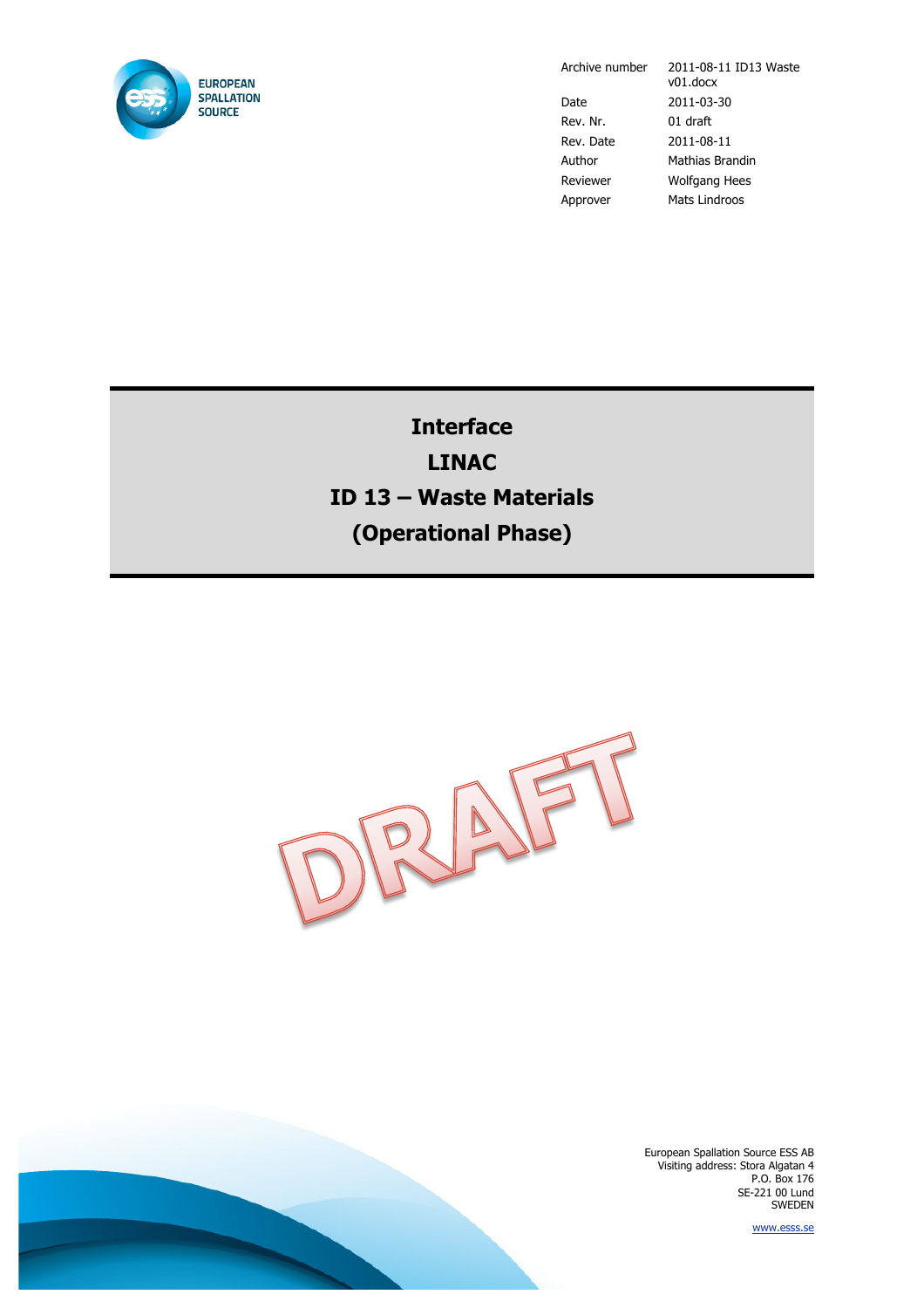

Archive number 2011-08-11 ID13 Waste v01.docx Date 2011-03-30 Rev. Nr. 01 draft Rev. Date 2011-08-11 Author Mathias Brandin Reviewer Wolfgang Hees Approver Mats Lindroos

## **TABLE OF CONTENTS**